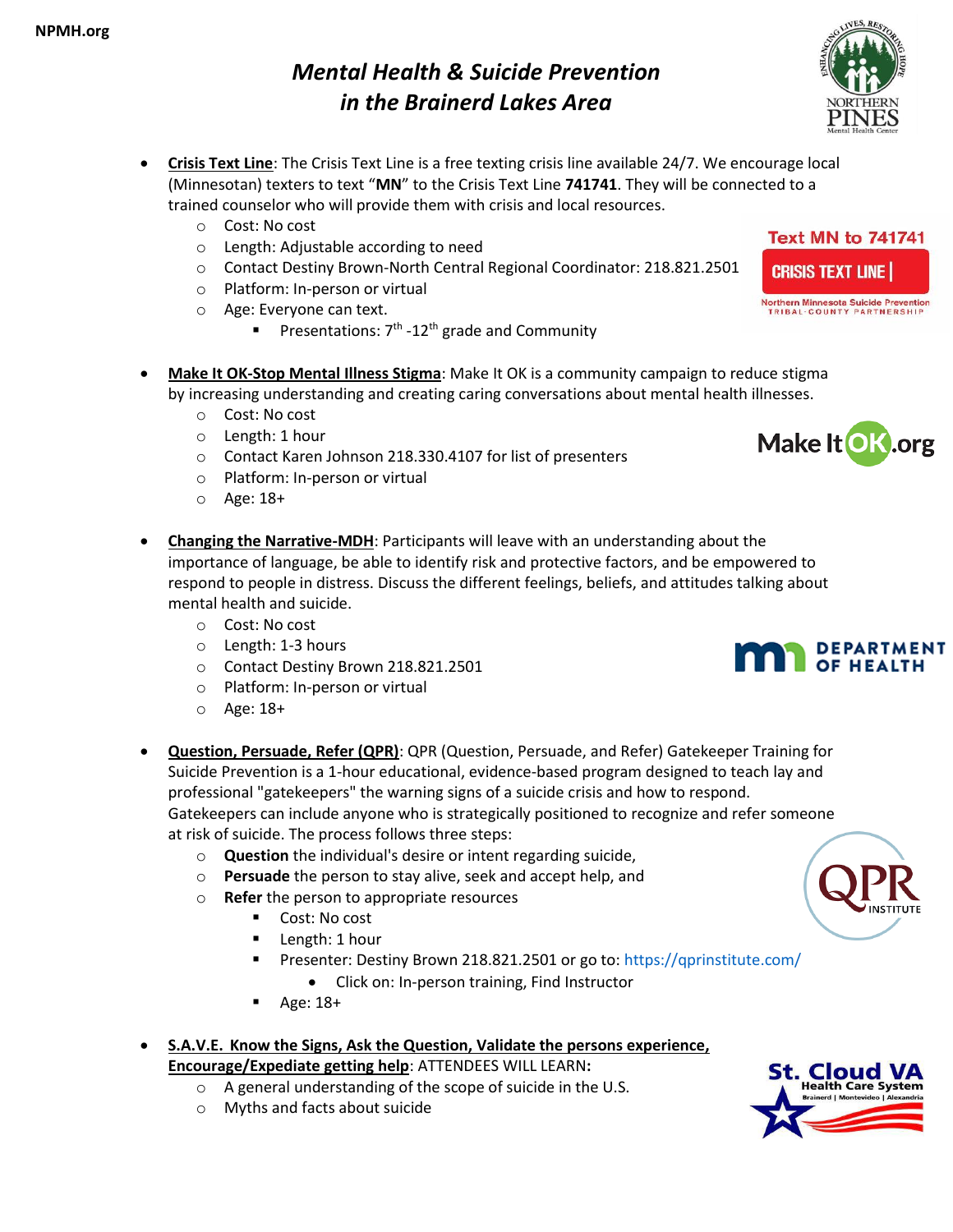- o SIGNS of someone thinking about suicide
- o How to ASK questions
- o VALIDATE the person's feelings
- o ENCOURAGE/EXPEDITE getting help
	- Cost: No cost
	- Length: 1 hour
	- Presenter: Laura Stumvoll (320) 252-1670 ext. 6975
	- Platform: Virtual or in-person
	- Age: 18+
- **safeTALK-Suicide Alertness for Everyone**: safeTALK is a half day training program to educate participants on how to recognize persons at risk for suicide and become comfortable talking to them and connecting them to services. This training is appropriate for nonclinical staff, adults and caregivers. The training can also be provided to high school youth.
	- o Cost: may vary
	- o Length: 4 hours
	- o Contact Stephanie Downey @ [stephanie.downey@state.mn.us](mailto:stephanie.downey@state.mn.us)
	- o Platform: In-person



- **ASIST-Applied Suicide Intervention Skills Training**: ASIST is a two-day, two-trainer, workshop designed for members of all caregiving groups, family, friends, and other community members. Participants learn how to use a suicide intervention model to identify persons with thoughts of suicide, develop a safety plan and follow up.
	- o Cost: may vary
	- o Length: 16 hours
	- o Contact Stephanie Downey @ [stephanie.downey@state.mn.us](mailto:stephanie.downey@state.mn.us)
	- o Platform: In-person
	- o Age: 18+
- **Adverse Childhood Experience (ACE Interface)**:
	- ACEs/NEAR Science 101 1-2 hours
		- o Introduction to **N**euroscience the effect of trauma on brain development, **E**pigenetics -
		- o the intersection of nature and nurture; **A**dversity, the ACE study; and **R**esilience the answer to trauma.
	- Resilience 201 1-2 hours
		- o Dives into Basic Human Needs; Developing the Core Protective Systems of Individual Capabilities and Attachment and Belonging; How the Brain Learns; and Key Skills of Relationship Building
			- Additional one-time workshops offered periodically get on the ARC email list!
				- Cost: No cost
				- Length: 1-2 hour/training offered
				- Contact Lowell Johnson 218.820.5290
				- Platform: In-person



**Building Self Healing Communities** 

• **Kognito-School**: The mission of the Minnesota School Personnel Mental Health Training Initiative is to grow a community of leaders to help protect, maintain, and improve the health of



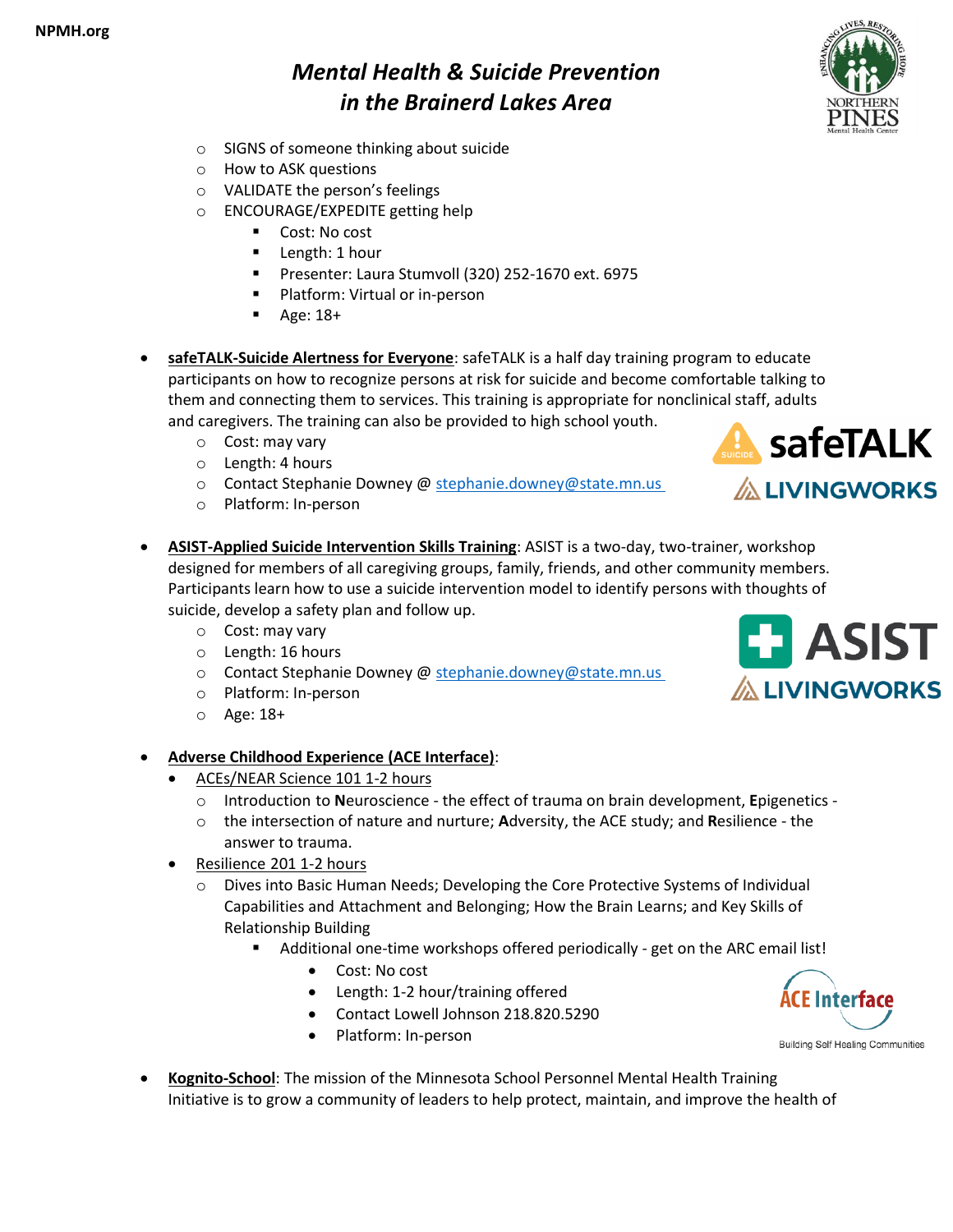

all Minnesota students. The Minnesota Departments of Health and Education want to recognize schools and districts that have worked hard to implement the Kognito At-Risk simulation training. Schools or districts that implement the Kognito At-Risk simulations can apply for recognition as a Minnesota Kognito Champion School or Minnesota Kognito Champion District.

- o Cost: No cost
- o Length: Varies
- o Length: Varies<br>
o Contact Stephanie Downe[y stephanie.downey@state.mn.us](mailto:stephanie.downey@state.mn.us)<br> **OF HEALTH**
- o Platform: Virtual
- **Kognito-Health and Behavioral Health Care**: At-Risk in Primary Care is a virtually simulated experience developed by [Kognito](https://lnks.gd/l/eyJhbGciOiJIUzI1NiJ9.eyJidWxsZXRpbl9saW5rX2lkIjoxMTQsInVyaSI6ImJwMjpjbGljayIsImJ1bGxldGluX2lkIjoiMjAyMjA0MDQuNTU4ODk3MTEiLCJ1cmwiOiJodHRwczovL2tvZ25pdG8uY29tLyJ9.VqUSb88ta9a_S6itPCY9GNxbEUPiX0u0cVny6WvI0tE/s/1191199501/br/129257208384-l) that introduces healthcare providers to virtual patients who are exhibiting signs of mental health distress and substance abuse. Participants in the role-play simulations will practice screening techniques, listening to the patient's concerns, use effective communication to investigate any underlying mental health risks, and collaborate with them on their treatment plan.
	- o Participants will learn:
		- Prevalence of mental health and substance use conditions, and the role of primary care providers in addressing them.
		- Risk factors and warning signs of depression, anxiety, suicide, and substance use.
		- How to screen patients using validated tools.
		- Motivational interviewing techniques and how to best use them when discussing mental health or substance use with adults.
		- Coordinating follow-up care and referrals to treatment.
			- Cost: No cost
			- Length: Varies
			- Contact Stephanie Downey [stephanie.downey@state.mn.us](mailto:stephanie.downey@state.mn.us)
			- Platform: Virtual
- **Youth Mental Health First Aid**: Youth Mental Health First Aid is an 8 hour course designed to teach parents, family members, caregivers, teachers, school staff, peers, neighbors, health and human services workers, and other caring citizens how to help an adolescent (age 12-18) who is experiencing a mental health or addictions challenge or is in crisis. Youth Mental Health First Aid is primarily designed for adults who regularly interact with young people.
	- o Cost: may vary
	- o Length: 8 hour
	- o Contact Stephanie Downey @ [stephanie.downey@state.mn.us](mailto:stephanie.downey@state.mn.us)
	- o Platform: In-person or virtual
- **Adult Mental Health First Aid**: Mental Health First Aid for Adults teaches people how to recognize signs of mental health or substance use challenges in adults ages 18 and older, how to offer and provide initial help, and how to guide a person toward appropriate care if necessary. Topics covered include anxiety, depression, psychosis, and addictions.
	- o Cost: may vary
	- o Length: 8 hour